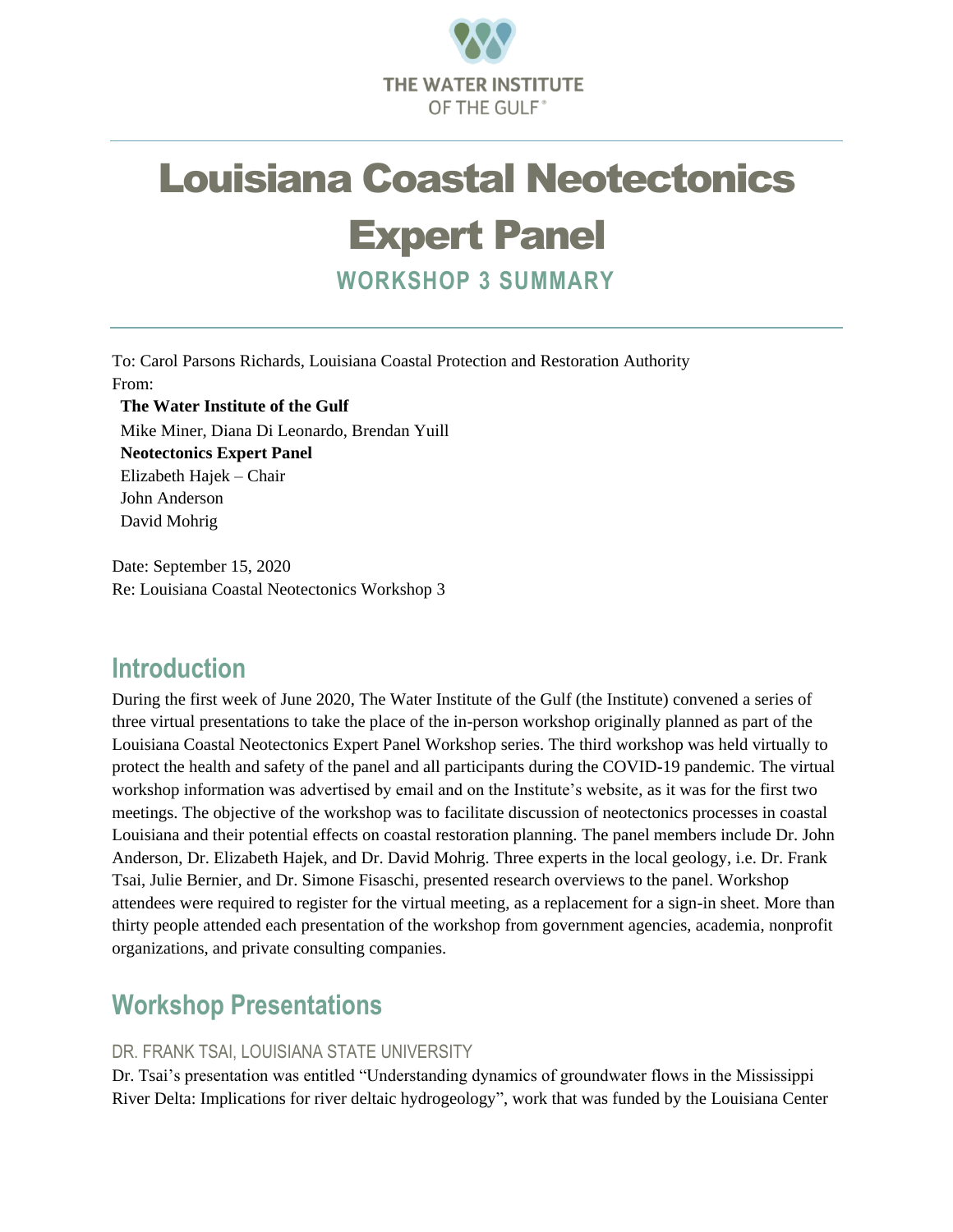

of Excellence. The objectives of the project were to (1) develop a 3-D soil stratigraphy model for the area around the Mississippi River, (2) analyze spatial patterns of the constructed soil stratigraphy to identify seepage pathways for surface-groundwater interaction, and (3) develop a groundwater flow model to quantify surface-groundwater interaction and to investigate ground heave, subsidence, and erosion. An understanding of these issues is potentially important for the planning of coastal projects. High pore-water pressures during floods and hurricane storm surge can cause upward seepage of water and destabilization of sediments. Dredging in the river can also cause induced groundwater surface connections.

The study focused on the upper 50 m of stratigraphy, the approximate boundary of the Holocene and Pleistocene contact in this area. Data sets include borings, cone penetrometer tests, topo-bathy data, and river and tide stages. The stratigraphy is modeled using the Unified Soil Classification System used for geotechnical borings such as CH and CL for high plasticity clay and low plasticity clay, respectively (USDA, 2012). Boring data use these types of soil classifications. The 619 borings used to create the geostatistical stratigraphy model were not evenly distributed leading to some areas having large uncertainties. A natural neighbor interpolation method was used to model the stratigraphy. The modeled stratigraphy is described as: 47% CH, 12% CL, 11% silt, with the balance as sand and silty sand with a small amount of peat and organic matter. The surface deposits are coarse sand and silt in and around the river and river mouth. The basin areas are clay. At depths of approximately -15 m to -35 m there is a higher percentage of sand. These areas are interpreted as likely river deposits. The organic material is confined to the shallower depths. Intermittent layers of sand in the stratigraphy allow river water to be exchanged with the basins. The top 10 m are more clayey and organic rich sediment which have a greater tendency to compact.

The focus of modeling efforts in the Mississippi River Delta Plain has been on subsidence, sea level rise, and storm surge. Groundwater flow has been less well investigated. The groundwater model used for this study was USGS MODFLOW6. The MODFLOW model uses an unstructured grid with 200 m cells and 25 model layers in a domain 100 km long by 20 km wide centered on the Mississippi River channel. There is no publicly available groundwater data for the model domain, but data from river and tide gauges was used. High water levels from river floods and from simulated tropical storms and Hurricane Isaac were both simulated.

To evaluate the potential hazard, the influence of increased pore-water pressures on the factor of safety for levees was evaluated. The factor of safety is an engineering term that refers to the ratio of a structure's strength to the applied load. At values of less than 1, the structure fails. High pore-water pressures decrease the resistance of sediments to motion. Both peak floods and hurricanes cause large areas of the levees to have a high probability that the factor of safety is reduced below 1.5. Even after the peak water level, pore-water pressure remains high, prolonging the potentially hazardous time. Upward seepage of groundwater can also likely be seen in the seasonal saw tooth pattern of marsh elevation.

During the question period the panel asked about the availability of boring data and electrical logs. The boring data is collected for project specific needs, for example on the levees. The boring logs would also include some data obtained through lab analyses such as porosity, permeability, and water content, but only the soil classification was used for this research. There are no available electrical logs that Dr. Tsai is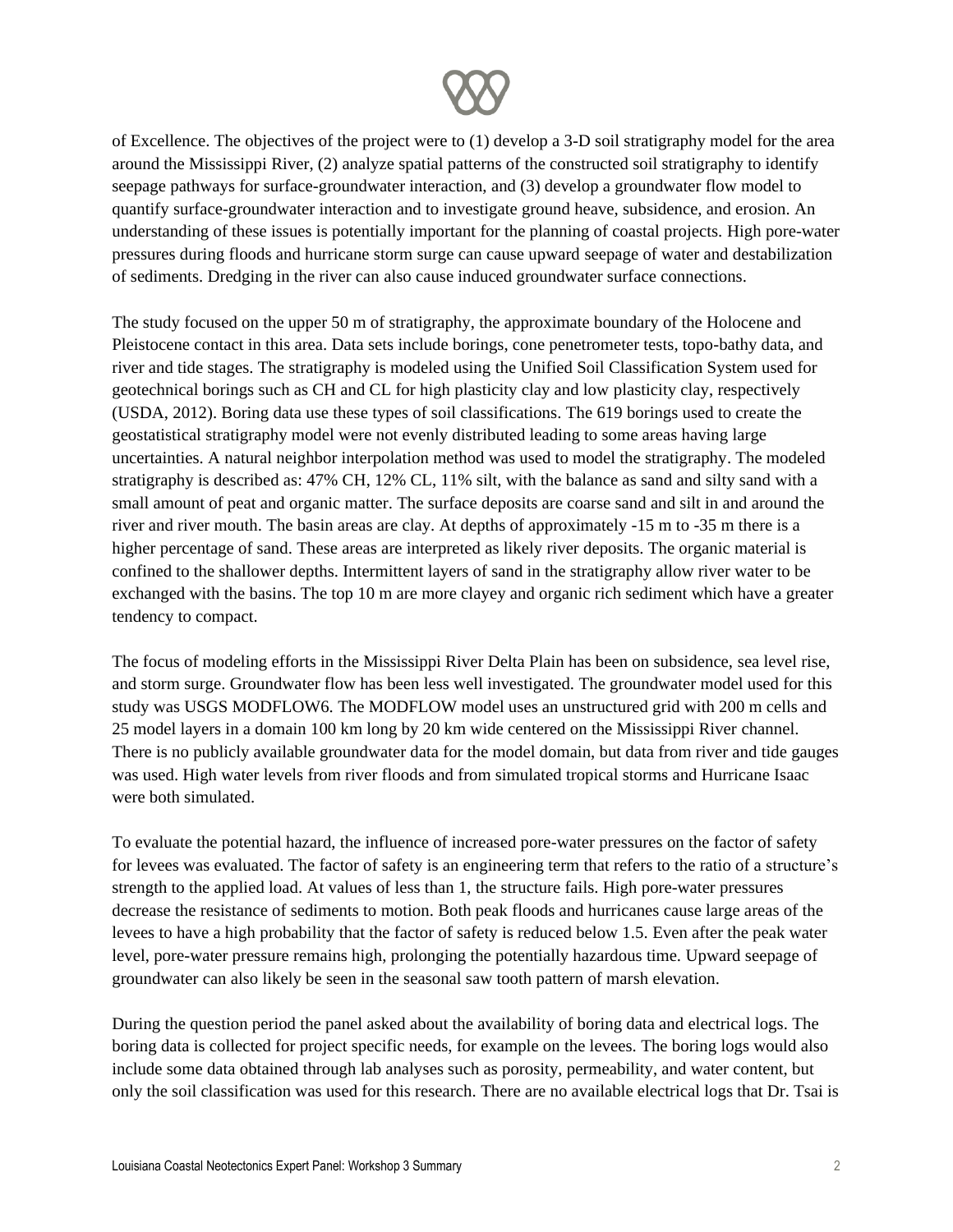

aware of. The impacts of water intrusion on vegetation were also discussed. Shallow, coarse grained aquifers create permeability for groundwater and saltwater intrusion which can have impacts on the types and amounts of vegetation that can grow in a marsh.

The panel also discussed the groundwater model. A set of wells with hydraulic head measurements would be very useful in the study area, but it does not exist. The data used for this study was primarily federal government data, but additional industry data may exist even if it isn't presently available. Only groundwater flow was simulated by the model, no channel flow. The water level time series in this study were created by the researchers. Dr. Mohrig pointed out that the model shows high variation in stage levels near the river mouth, but stage is primarily dictated by sea level at the river mouth and shouldn't vary very much; this could influence the groundwater response seen in the model. An exception to this would be storm surge which would raise the stage level. The deposits may also be more reactive to groundwater conditions that previously thought.

The panel was also interested in how much variability was contained within the CH classification since nearly 50% of the stratigraphy was classified as CH. CH represents a high plasticity clay as defined by the Unified Soil Classification System. Soil plasticity is defined through experiments, but also has field classification criteria. A sensitivity analysis could be done to determine the influence of variability in this soil class.

#### Audience questions:

Does the post-hurricane groundwater exchange and liquefaction risk represent a newly-recognized storm danger to communities?

• A sharp change in aquifer pressure could create momentary liquefaction, but Dr. Tsai did not study this issue.

Are there current or past CPRA projects along the river in Plaquemines Parish that have CPT-based soil behavior type (SBTs) classifications?

• While CPT data is much cheaper and easier to get than borings, this data was not used in Dr. Tsai's study. Carol Parsons Richards from CPRA will look into this question.

Have we found any evidence that the channel of the river is subsiding causing the hydraulic gradient to be reduced (flattened) above the head of passes (AHP)?

• Dr. Mohrig responded that because the lowermost channel is an alluvial channel, if it is subsiding, there is plenty of sediment to accommodate and adjust to the elevation change.

#### JULIE BERNIER, U.S. GEOLOGICAL SURVEY

Ms. Bernier presented on work from the U.S. Geological Survey's Gulf Coast subsidence project which took place between 2000 and 2011. Her presentation was entitled "Quantifying Wetland-Loss Trends, Processes, and Large-Scale Historical Accommodation Formation in Coastal Louisiana. Bob Morton and John Barras also worked on this project. All information on this project can be found on the USGS website [\(https://archive.usgs.gov/archive/sites/coastal.er.usgs.gov/gc-subsidence/\)](https://archive.usgs.gov/archive/sites/coastal.er.usgs.gov/gc-subsidence/). The goal was to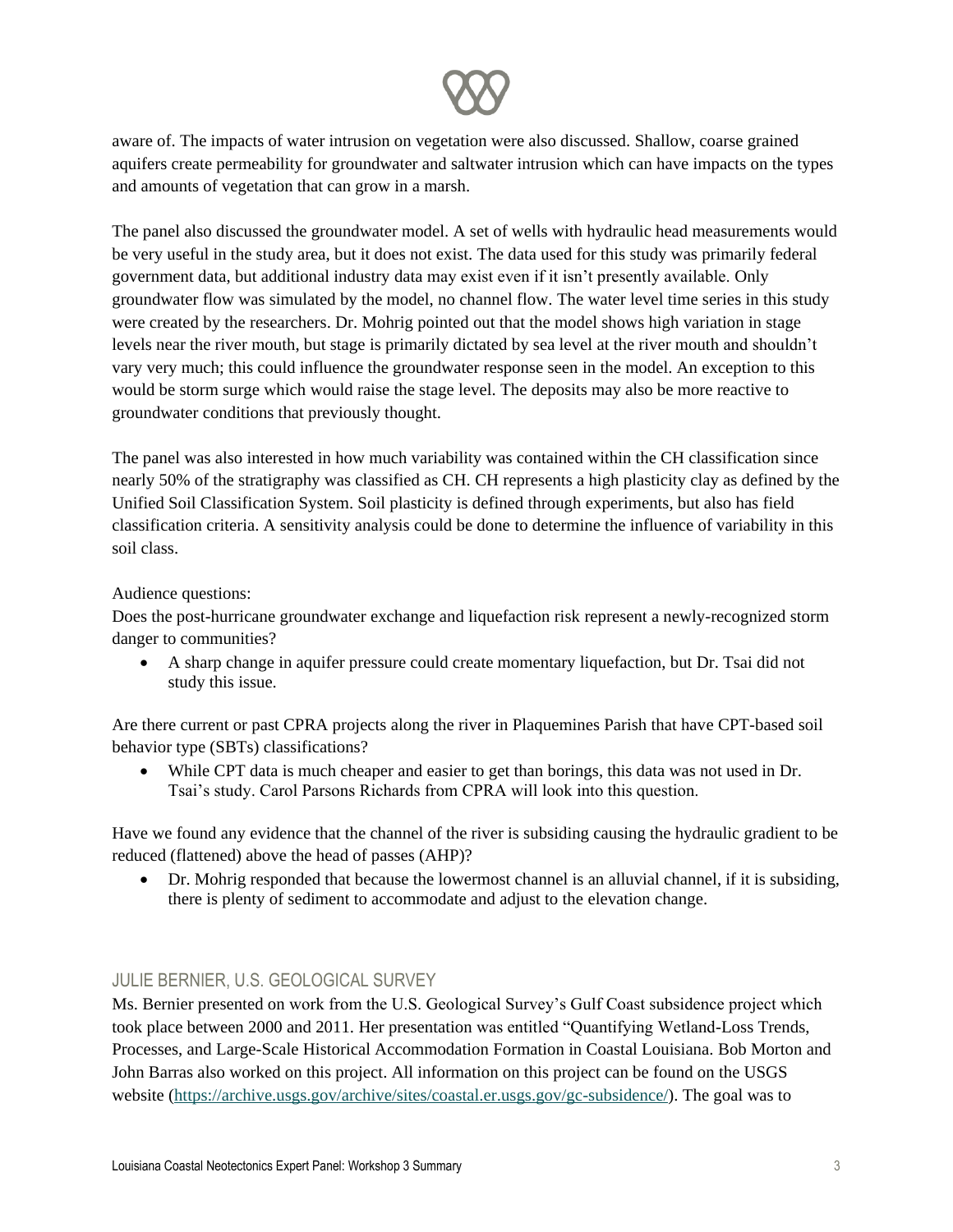

understand the processes that cause wetlands to convert to open water, specifically focusing on the Central Delta Plain and Western Chenier Plain. The project aimed to better understand the physical processes and human influences and to better constrain wetland loss trends and volumes. Because early datasets of wetland extent and loss have coarse temporal resolution, data points from local studies and aerial imagery were also included. Wetland loss rates peaked in the mid 1960's to the mid 1970's, with rapid onset and loss seen during this period. High rates persist in some areas to the 1990's. The Chenier Plain saw the most loss between 1978 and 1990. Observations of "wet marsh" are used as an indicator that subsidence initiated wetland losses. The marsh gradually loses elevation so that it is inundated for longer and longer periods, until it is submerged.

At Grand Isle, LA the tide gauge shows variable rates of relative sea level rise, especially when compared to Pensacola tide gauges, which are thought to be geologically stable. From 1947 to 1965 the tide gauge shows a RSLR of 3.3 mm/yr. During the period from 1965 to 1993, the RSLR is 10.7 mm/yr. Finally, from 1993 to 2006 the RSLR is 4.1 mm/yr. The time period of accelerated RSLR coincides with high production of oil and gas in the area, as well as large amounts of formation water. These results are interpreted to mean that accelerated production contributed to locally high accelerated subsidence rates. Modeling results of the compaction rates of Holocene sediments (<5 mm/yr) (Meckel, 2008; Meckel et al., 2006, 2007) and production-induced reservoir compaction (Chang et al., 2014; Mallman & Zoback, 2007; Zhou & Voyiadjis, 2019) lend support to this hypothesis. If high subsidence rates are related to oil and gas production, we can expect future subsidence rates to be lower than the 1965-1993 peak rates.

Stratigraphic principles were used to help estimate the relative contributions of subsidence versus erosion at wetland loss sites. One-dimensional accommodation space was calculated as the difference in elevation between the marsh surface and the water surface. It is the combined product of subsidence and erosion of the marsh. Wetland losses in general can be attributed to long term processes (i.e. subsidence) and shorter term, event driven erosion processes (e.g. storm effects). Where the subsidence rate was greater than the erosion rate, wetland loss initiation can be attributed primarily to subsidence. Erosion in these study areas was found to not exceed subsidence. At some sites, elevation loss can be attributed almost entirely to subsidence.

The key findings from this research are: (1) rapid onset and wetland loss across coastal Louisiana is likely initiated by subsidence and (2) there is close temporal and spatial correlation between wetland loss, subsidence, and hydrocarbon production.

During the question period, the panel was interested in how the data for these studies were collected and how that affects the interpretations. It was noted that water level variations in aerial and satellite photos can affect the amount of marsh that is interpreted to be below the water level. It was acknowledged that even though there are a plethora of data in Louisiana, water levels can be hard to judge. Data that is collected over the course of a few months can help inform which changes are real and which are the result of water level variability. The stratigraphy data was collected using vibracores and consists of at least two perpendicular transects. The stratigraphic interpretations are valid for single study sites but can't be correlated between different study sites. Fluid extraction related subsidence was also recognized to be a process that occurs at a higher frequency in time as compared to compaction related subsidence.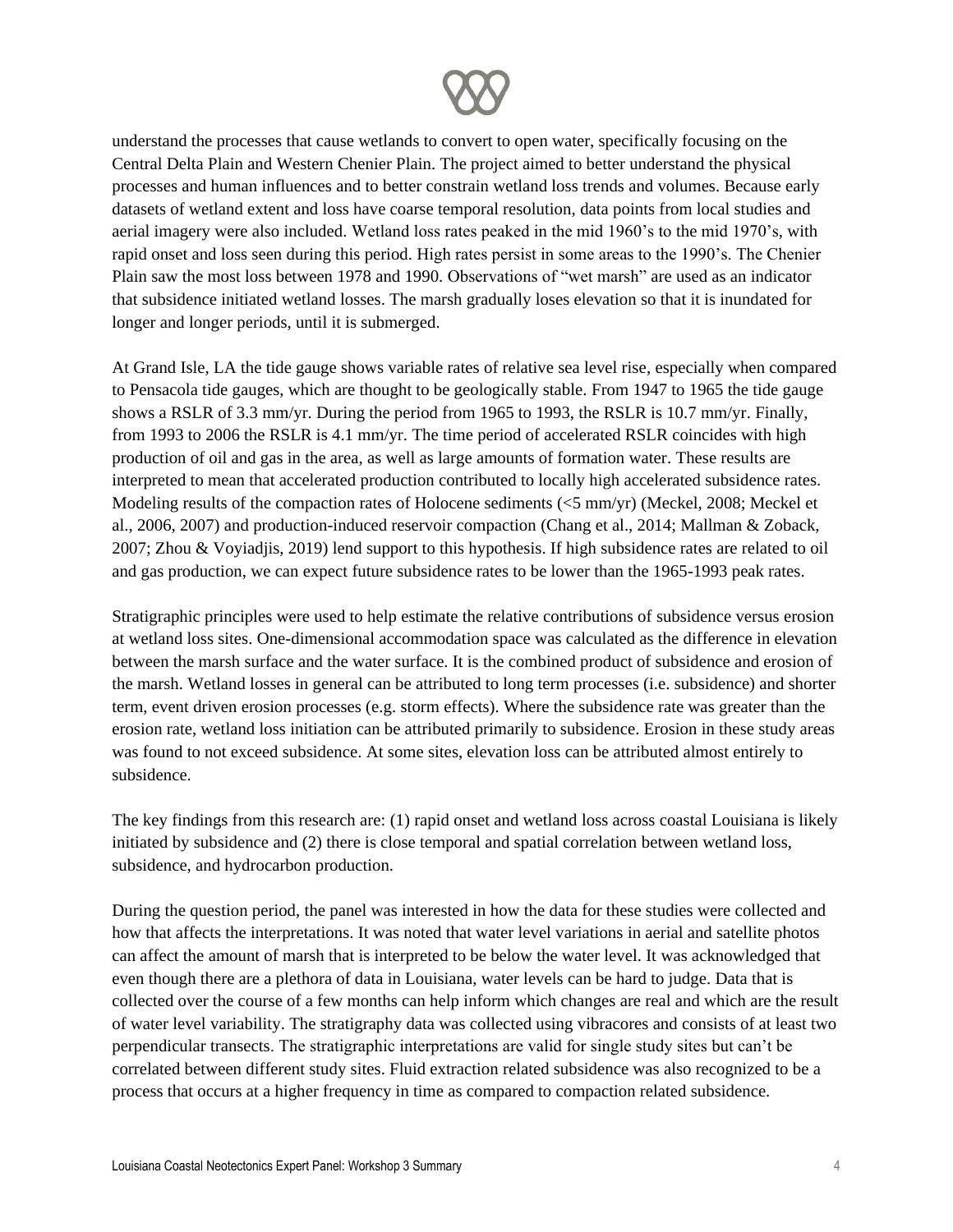

Acceleration of wetland loss and subsidence rates are seen to be on a similar time scale as oil and gas extraction, but on a much shorter timescale compared to compaction induced subsidence. Accelerated wetland loss and subsidence rates were seen on a local scale, where the fluid extraction was occurring, not on a regional scale.

#### Audience Questions:

Do you account for plant death in the fresh marshes due to saltwater intrusion or produced water, which could be a major factor in increased erosion and/or loss of peat?

This study did not look at biological processes.

Why is the process of development of accommodation space formed by faults during deposition (growth faulting) being ignored? This is a well-known process that has been working in south Louisiana for millenia. Has this process suddenly stopped happening? Wouldn't coastal planning benefit from a having a better understanding of the location and Holocene movement history across fault traces that appear to impact the surface? Fault traces can separate areas of different compaction due to persistent differences in depositional environment. Tectonic movement is not the only way a fault can impact a dynamic system like south Lousiana though it could also be important. We can't know the influence unless we study it.

• An attempt was made to map growth faults in this area, but we were unable to see conclusive evidence of deep faults propagating to the surface. In addition, growth faults probably contribute to the long term subsidence rate, but are not a dominant component of the short term loss.

What is the accuracy of the model used to support compaction induced by hydrocarbon production?

• Readers are referred to the following papers: Chang et al. (2014), Chan and Zoback (2014), and Zhou and Voyiadjis (2019).

#### DR. SIMONE FIASCHI, TULANE UNIVERSITY

Dr. Fiashci presented on some ongoing work that he is doing under the direction of Dr. Mead Allison at Tulane University and Dr. Cathleen Jones at NASA JPL. His presentation was entitled "Using InSAR to measure subsidence in the Mississippi River delta." This project is funded through the CPRA Lowermost Mississippi River Management Program and began in January 2020. The objective of that program is to create an efficient management strategy for the Lower Mississippi River. A better understanding of subsidence trends in the deltaic plain and the spatial distributions of subsidence trends are important to that goal. Current subsidence studies use different techniques to measure subsidence and differ by orders of magnitude. The data sets have a limited spatial distribution. This project will test a remote sensing approach to increase the availability of high-quality, large spatial extent data on land change.

InSAR (Interferometric Synthetic Aperture Radar) is a remote sensing technique using radar data collected by satellites. Imaging is possible both day and night, in all weather, has meter-scale resolution, and can cover large areas at low costs. The data and software are usually free of charge. The wavelengths used are between 3 cm and 23 cm. The wavelength is a general guide to the scale of the object that it will interact with most strongly. For example, shorter X-band radar is used to measure leaves and branches,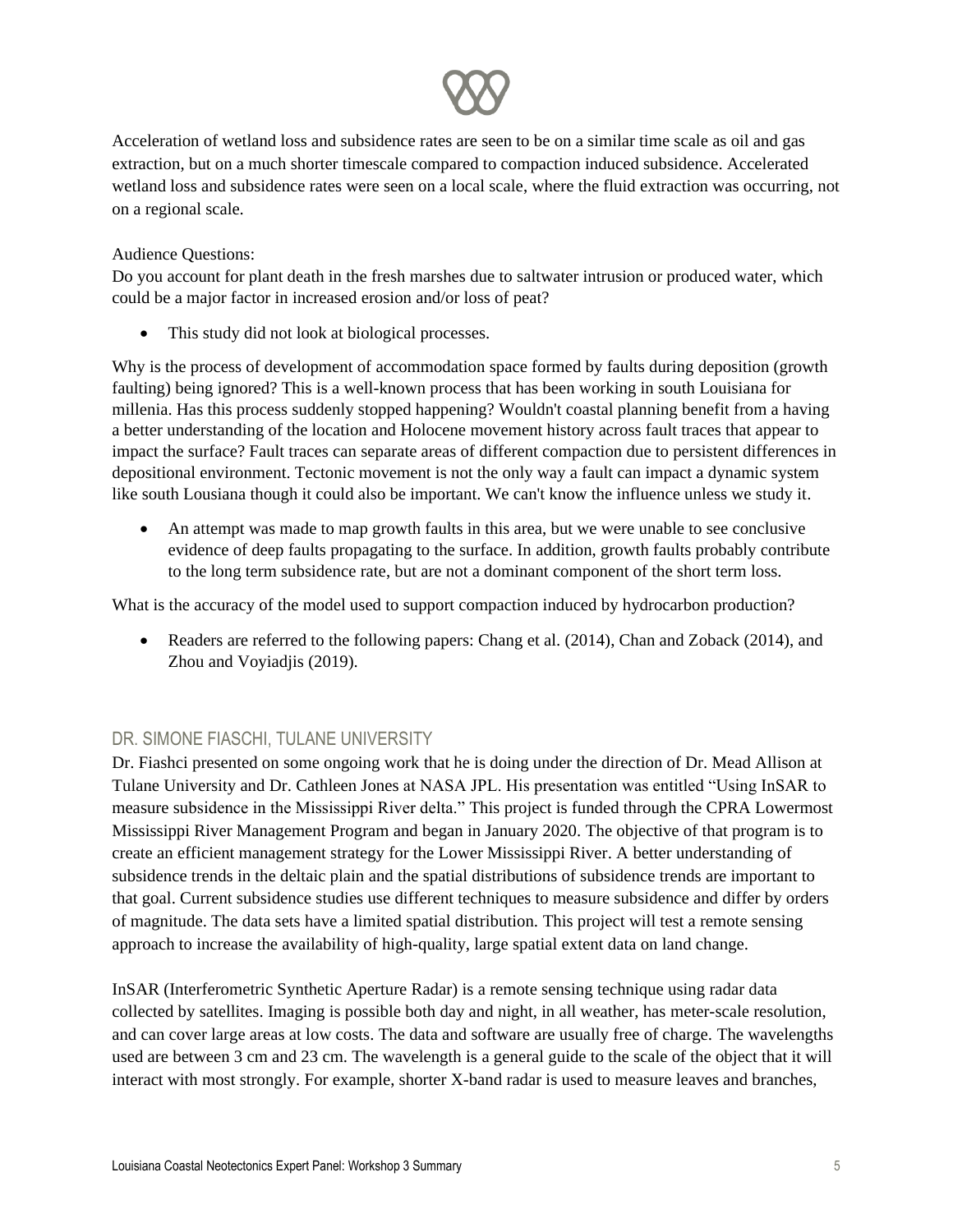

while longer L-band radar would be used to look at tree trunks. The radar scattering is also influenced by whether soils are dry, wet, or flooded. A flooded surface will not be 'seen' by InSAR. InSAR relies on the coherence and phase shift of successive images to measure landscape change. Coherence is the portion of the backscatter that is maintained between two time periods, for example a building that is in the same place at time 1 and time 2. Coherence is maintained over a city for a long period of time, but over a shorter period of time in wetlands. The phase shift between images is represented by an interferogram. The repeated pattern caused by a phase shift is referred to as fringes. The number of times the fringes are repeated represents the amount of displacement. Stacked interferograms create a time series of displacement.

It is important to remember that InSAR can only measure surface movement and requires a stable reference point to measure displacement. A GPS point with a known velocity can substitute for a stable point. Examples of data that can be measured by InSAR are sediment compaction, water level change, vegetation accumulation, oxidation of organic material in soil, aquifer exploitation and recharge, tectonics, and deformation of infrastructure.

Previous studies in the Greater New Orleans area found mean subsidence rates of 6 mm/yr, and hot spot rates up to 30 mm/yr. In areas with major industry (e.g. Michoud power plant area), groundwater withdrawal is the primary subsidence driver. Compaction and oxidation were also drivers of locally high subsidence rates.

Dr. Fiaschi's planned work will use the Sentinel-1 satellite which has a revisit time of 12 days and a maximum resolution of 20 m. The current focus is wetland areas near New Orleans. The next goal is to move south along the Mississippi River wetlands, but this is a more challenging environment for InSAR. The pixel size used was 55 m by 55 m to smooth the results and maintain coherence between images. From preliminary results using 109 images from 2016 to 2020, wetland areas have many areas of low coherence. The highest subsidence rates were found in the wetlands to the east of New Orleans with subsidence rates of 35 to 40 mm/yr. The area near the Michoud powerplant shows uplift, interpreted to be related to aquifer recovery after the powerplant closure. Some wetland areas also show uplift, possibly due to water level variability or accretion. The results compare well with the velocities measured at local GPS stations; however, these preliminary results require further validation and interpretation.

The panel were all very interested in the potential for InSAR techniques in Louisiana and noted the ability of the technique to provide subsidence measurements with good spatial distribution. The strengths and limits of InSAR were discussed. Motion on faults in Lake Pontchartrain are likely within the error of InSAR, if previously calculated rates of  $\sim$ 1 mm/yr are correct. Differential movement along levees was discussed. The results could be related to levee height, if additional material was added to specific areas. Given the size of the pixels, it could also be related to the wetlands on either side. One of the biggest challenges of using InSAR in wetlands is the changing water levels; if an area is flooded in one image, but not another, coherence is lost. Using only winter images and a larger pixel size can improve coherence, but also increases the error. There is about 1.5 mm/yr of uncertainty from the Sentinel satellite, but in wetland areas the uncertainty increases to about 2-5 mm/yr. Corner reflectors in the wetlands would aid the effort to use InSAR there. The reflectors need to have a stable XY position at the surface.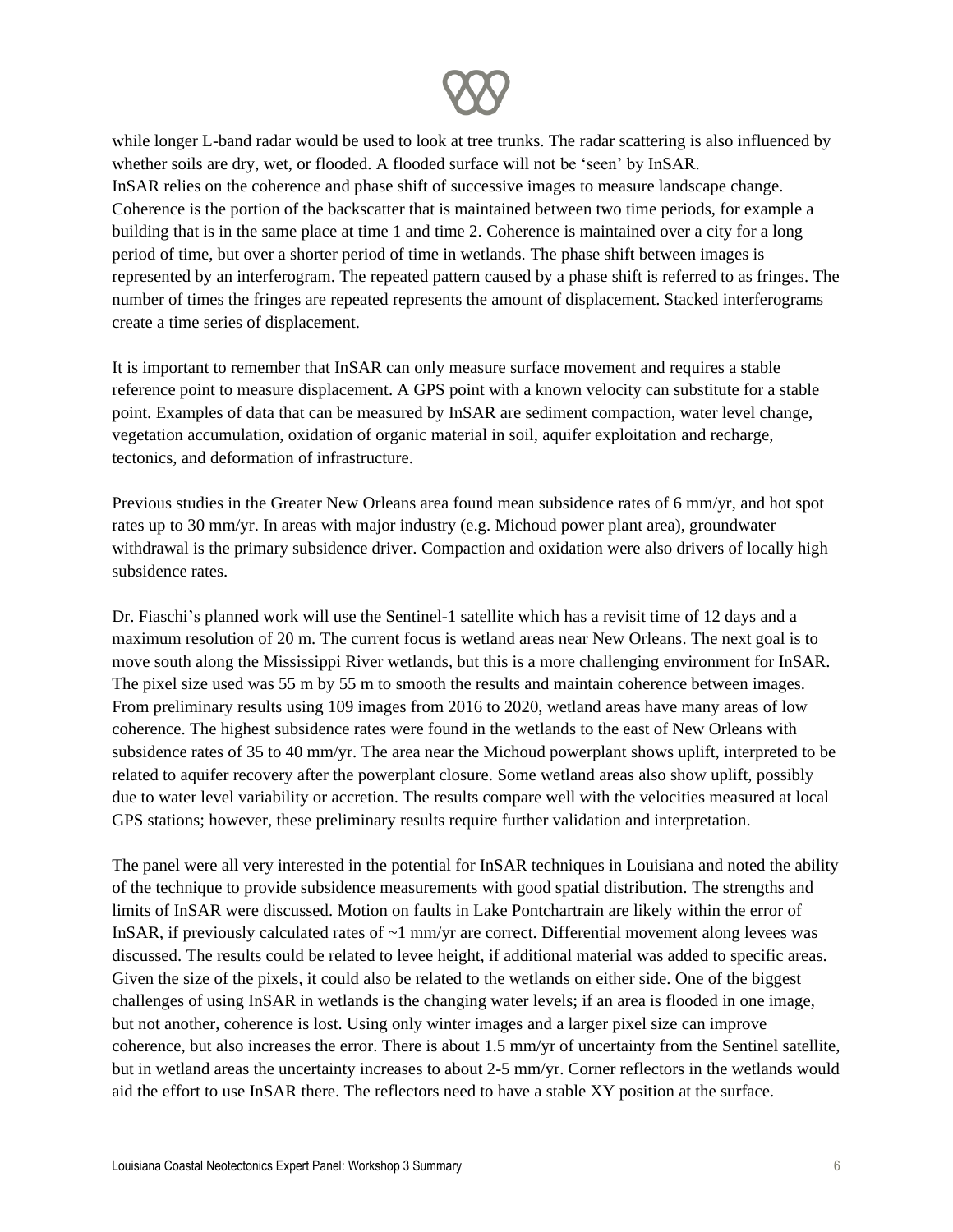

Improved LiDAR data may help with removing the topography which is a necessary step for InSAR analysis, and interpretation of wet versus dry areas in wetlands. Dr. Krista Jankowski also informed the panel that in addition to this work, CPRA is engaged with NASA-JPL and the U.S. Geological Survey as they plan for the data that will become available when the new NASA satellite is operational in the near future. This data will include a national land level change map. CPRA is considering putting permanent InSAR reflectors in the marsh, and is considering how this data would be useful.

Audience questions:

Your data show wetlands in the southeast corner of the western lobe of Lake Borgne with subsidence rates of ca. 30 mm/yr. How can these wetlands still remain viable? Is their absolute elevation unusually high, providing them elevation capital?

- We don't know yet. These are still preliminary results.
- Mead Allison: Data from the levee board is very complicated. There are 5 different entities collecting it. They are also raising levee areas that sink as they come up.

I [Chris McLindon] am a collaborator on the Wells to Monuments Program proposal. We have recommended using deeply-anchored oil wells as monuments. These would be co-located with shallowanchored monuments. We have recommended that this apparatus be equipped with both GPS and InSAR reflectors. What do you think of this concept?

- It would be great to have GPS data for calibration of InSAR reflectors. At least 2 years of data is needed to process any InSAR for a new location.
- Mead: Wetlands have lots of oil and gas platforms. They are a large reflector target. It would be beneficial to have GPS on them, but their foundation depths are a large unknown.

Once a mosaic of different subsidence rates are accurately mapped out over the coastal plain, what is next? In other words, we know we are sinking and have known that, is the solution on the restoration side to stack more material on these high risk areas inducing more subsidence whether through marsh creation/diversions or is the solution to build more coastal protection systems to protect us as we a situated within the subsiding land? I am curious of the views because having made the mistake of building in this land and leveeing the river, we have to find a reasonable way to remain without creating more problems.

• Krista Jankowski: As far as CPRA and the master plan goes, the goal is to incorporate the best available information which would help with the prioritization of the state's projects. That information would be used to feed the models to help prioritize coastal projects.